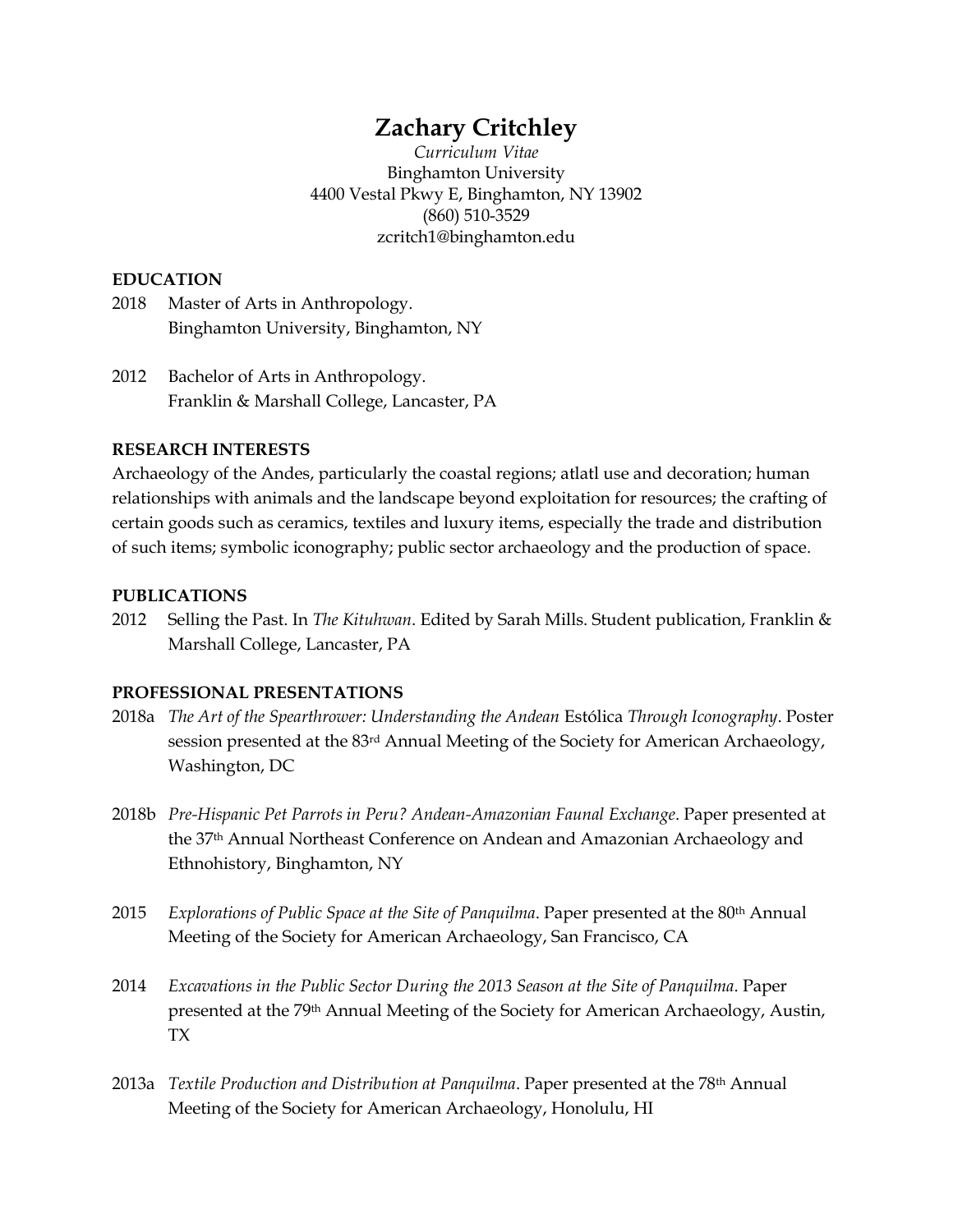2013b Aztecs and Their Ancestors, Spring 2013.

Department of Anthropology, Franklin & Marshall College. Invited guest lecture: "Aztec Warfare" and Atlatl Demonstration

## **FIELD AND LAB EXPERIENCE**

# **Field Archaeologist**

| 2018          | Proyecto de Investigación Arqueológica Prehistoria Urbana de Huari,            |
|---------------|--------------------------------------------------------------------------------|
|               | Ayacucho, Peru                                                                 |
|               | Excavation Supervisor and Drone Operator                                       |
|               | Directors: Dr. William H. Isbell, Dr. Ismael Pérez Calderón, Dr. Barbara Wolff |
| 2016          | Proyecto Arqueológico del Valle de Andagua, Andagua, Peru                      |
|               | Field Crew                                                                     |
|               | Director: Alex Menaker                                                         |
| $2012 - 2015$ | Peruvian Central Coast Archaeological Project, Panquilma, Peru                 |
|               | Excavation Supervisor and Teaching Assistant                                   |
|               | Director: Dr. Enrique Lòpez-Hurtado                                            |
| 2012          | Chan Chich Archaeological Project, Chan Chich, Belize                          |
|               | Field School Crew                                                              |
|               | Director: Dr. Brett A. Houk                                                    |
| 2010          | Franklin & Marshall Field School in Native American Archaeology,               |
|               | Montoursville, PA                                                              |
|               | Field School Crew                                                              |
|               | Director: Dr. Mary Ann Levine                                                  |
|               |                                                                                |

#### **Laboratory Experience**

| 2013 | Connecticut Office of State Archaeology, Storrs, CT            |
|------|----------------------------------------------------------------|
|      | <i>Volunteer Assistance</i>                                    |
| 2012 | Peruvian Central Coast Archaeological Project, Panquilma, Peru |
|      | Textile Analysis & Photography                                 |

## **TEACHING ASSISTANT**

| 2017        | Language, Culture and Communication in the United States |
|-------------|----------------------------------------------------------|
|             | <b>Binghamton University</b>                             |
| 2013 – 2015 | Field Methods in Archaeology                             |
|             | Peruvian Central Coast Archaeological Project            |
|             |                                                          |

#### **SERVICE**

2018 37th Annual Northeast Conference on Andean and Amazonian Archaeology and Ethnohistory, Binghamton, NY *Conference Organizer*